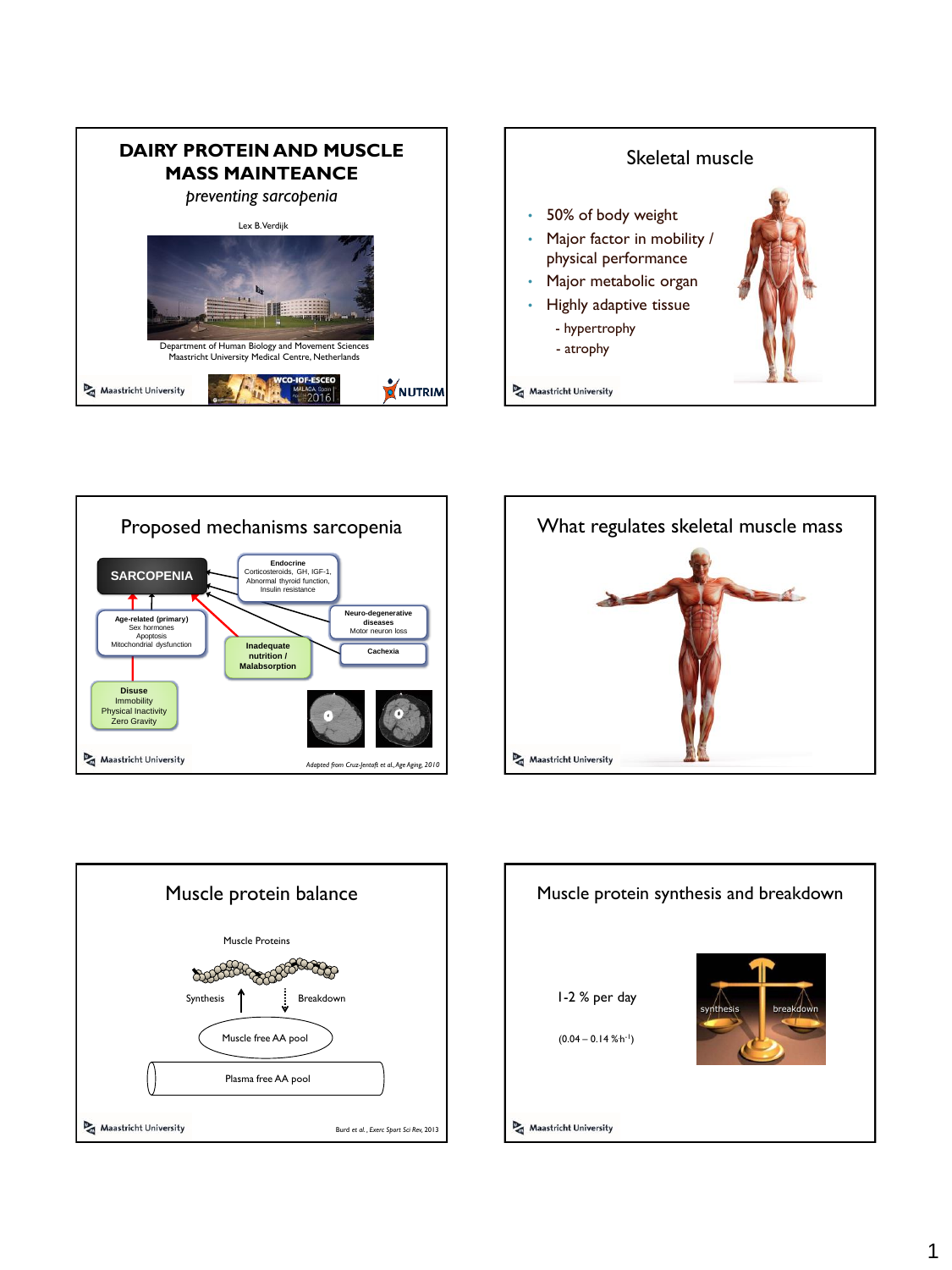









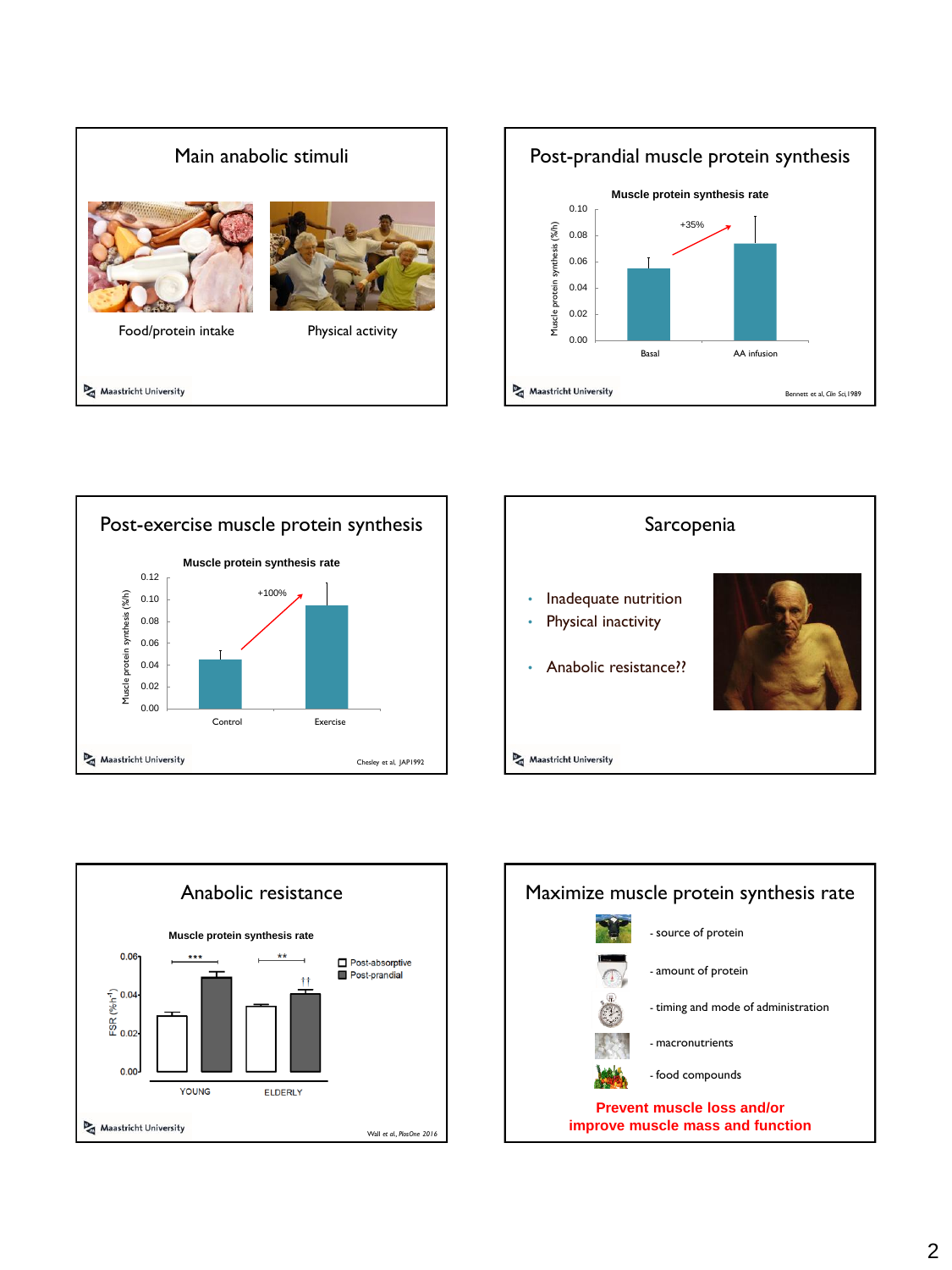







Maastricht University

Groen *et al., PLOS One 2016*

Post-prandial protein synthesis L-[ring-<sup>2</sup>H<sub>5</sub>]-phenylalanin  $L - [1 - 13C]$  $0.07$ 0.030  $0.06$ g  $0.025$  $0.05$  $(^{9}/_{0}$  hr<sup>1</sup>)  $0.020$  $0.04$  $0.015$ FSR<sub>(</sub>  $0.03$ š  $0.010$  $0.02$ discle  $0.005$  $0.01$  $0.000$  $0.00$  $0-2h$  $0-5h$  $\overline{ah}$ Basal  $2<sub>h</sub>$ ńь **Muscle protein synthesis rate Incorporation of diet-derived AA** Maastricht University Groen *et al., PLOS One 2016*

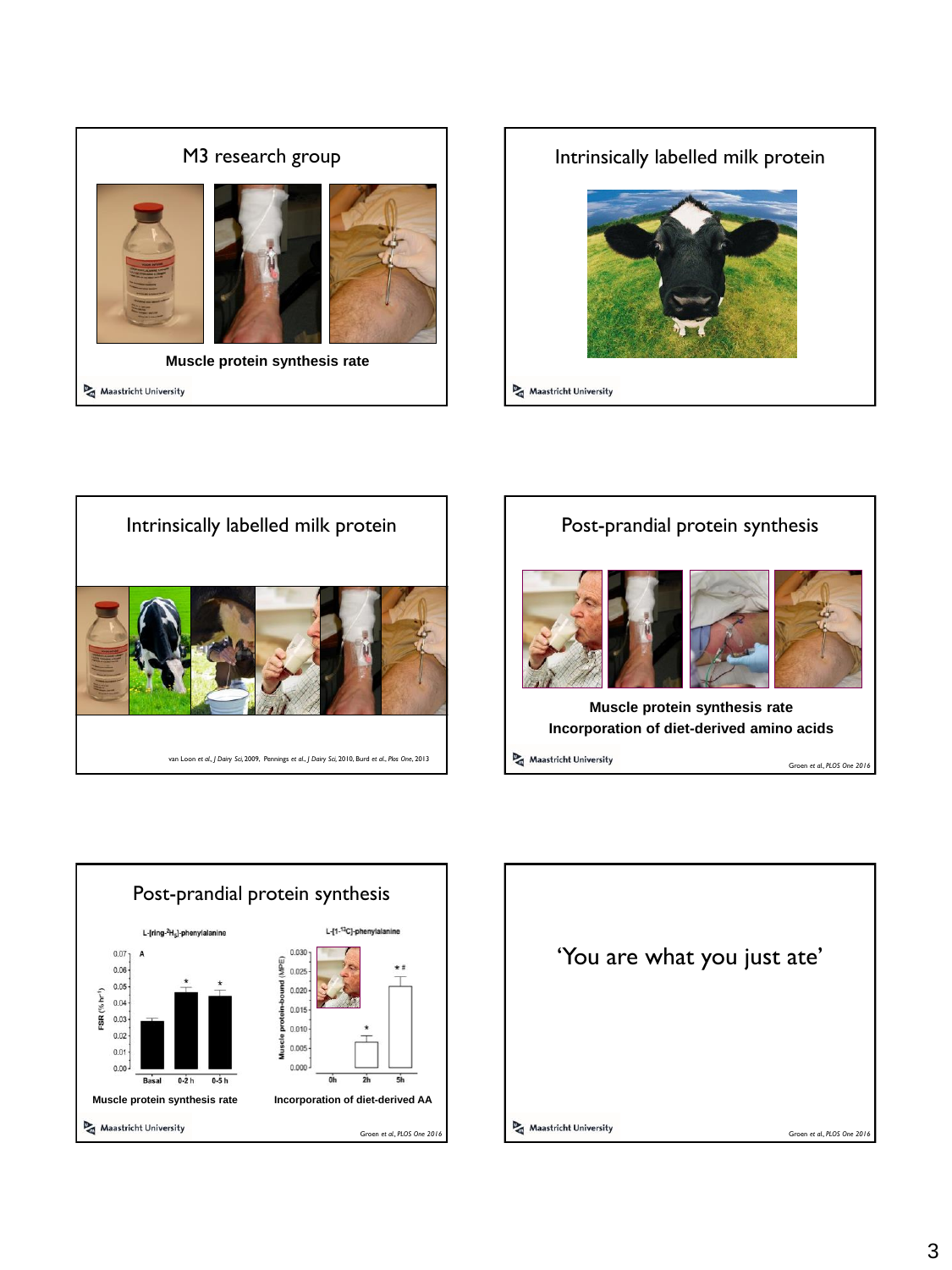









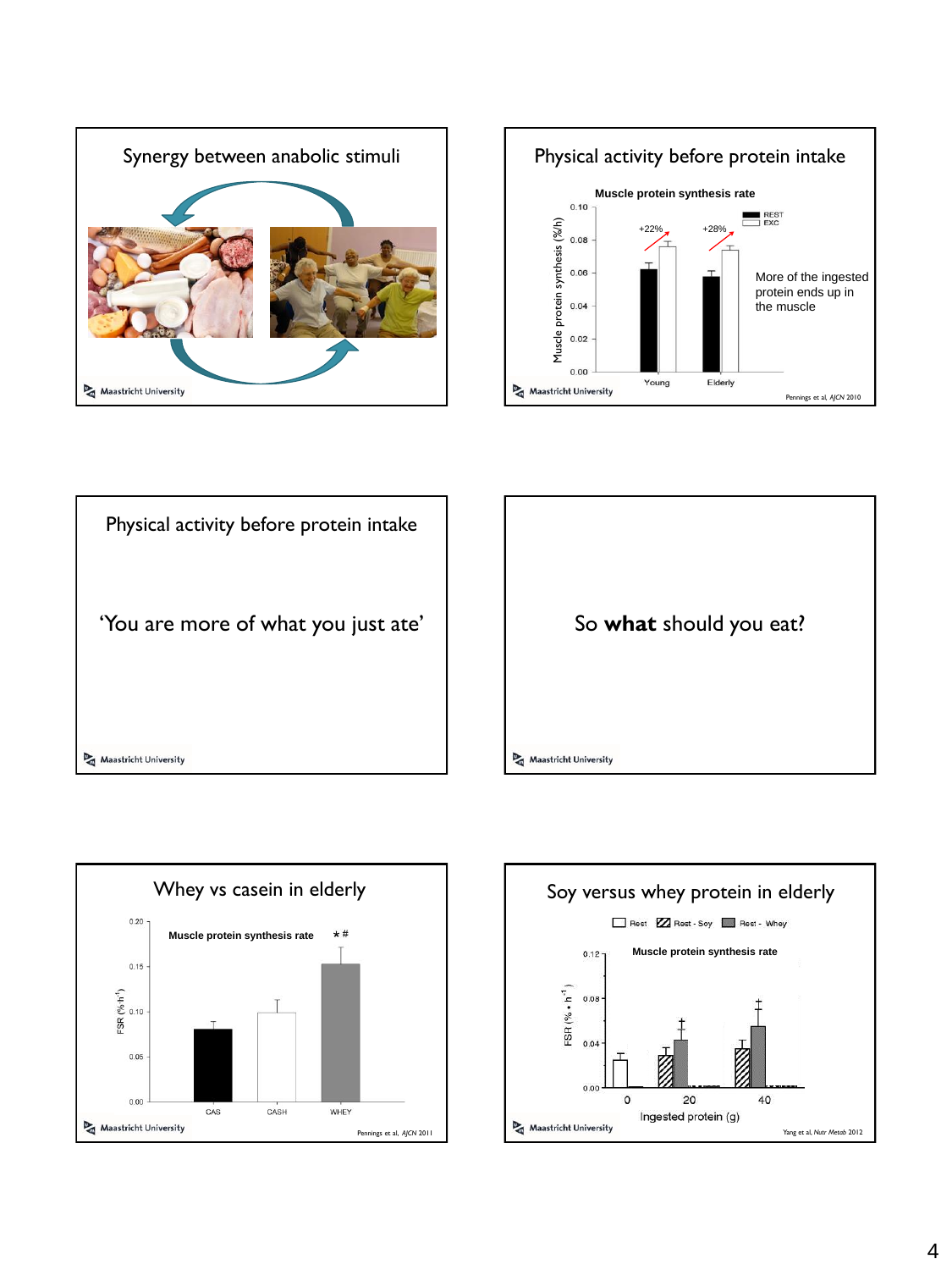